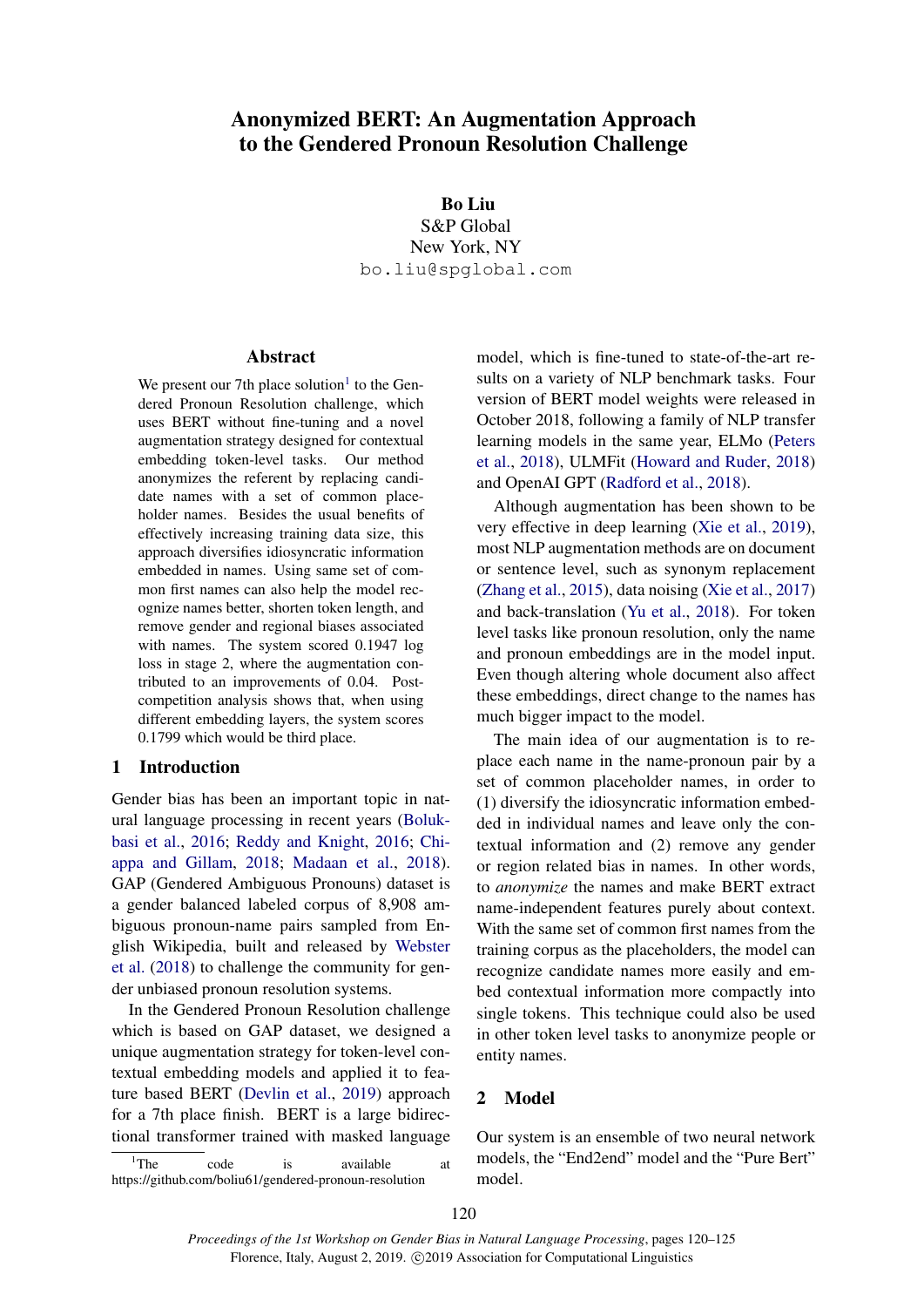End2end model: This model uses the scoring architecture proposed in [Lee et al.](#page-4-5) [\(2017\)](#page-4-5), but with BERT embeddings. Since candidate names A and B are already given in this task, the model doesn't have mention scores, only antecedent scores, which is a concatenation of BERT embeddings of the name (A or B); BERT embeddings of the pronoun; their element-wise similarity (between A/B and P); and non-BERT features such as distance between the name and the pronoun, whether the name is in the URL and linguistic features (syntactic distances and parts of sentence etc).

Pure BERT model: The input of this model is only the concatenated BERT embeddings of name A, name B and the pronoun, which are fed into two fully connected hidden layers of dimensions 512 and 32 before the softmax output layer.

#### 2.1 Augmentation

Our augmentation strategy works this way: for each sample, replace all the occurrences of names A and B by 4 sets of placeholder names during both training and inference unless certain conditions are met. In training, it will make the epoch size 5 times as big. In inference, the model will make 5 predictions for each sample which are to be ensembled—this is also known as TTA (test time augmentation).

The 4 sets of placeholder names are

- F: Alice, Kate, M: John, Michael
- F: Elizabeth, Mary, M: James, Henry
- F: Kate, Elizabeth, M: Michael, James
- F: Mary, Alice, M: Henry, John

The names were chosen from most common names in stage 1 data. For each sample, use the male pair if the pronoun is masculine ("he", "him", or "his") and female pair otherwise.

We have experimented with fewer or more sets of placeholder names, and alternative name choices which are more "modern" (common names in GAP are mostly old fashioned, as many articles are about historical figures), but none worked better than the original set of names we initially chose.

The conditions for *not* applying augmentation are:

1. If the placeholder name already appear in original document. e.g. in the following document, do not apply the augmentation sets that have "Alice" as a placeholder name,

> Alice went to live with Nick's sister Kathy, who desperately tried to ...

2. If A or B is full name (first and last name), but the first name or last name appear alone elsewhere in the document. e.g. If we replace "Candace Parker" (name B) by "Kate" in the following sentence, the model would not known "Kate" and "Parker" are the same person

> ... the Shock's Plenette Pierson made a hard box-out on Candace Parker, causing both players to become entangled and fall over. As Parker tried to stand up, ...

- 3. If the name has more than two words, such as "Elizabeth Frances Zane" or "Jose de Venecia Jr", We don't replace it because it would be difficult to implement rule 2.
- 4. If one of name A or B is a substring of the other, e.g. name A is "Erin Fray" and name B is "Erin". These are likely tagging errors.

In stage 1 data, for each set of placeholder names there are 8%, 2%, 1% and 1% data that met these conditions respectively and 88% was augmented. Note that the first 8% are different for each set of placeholder names—only the 4% corresponding to conditions 2-4 wasn't augmented at all.

# 3 Experiments

We used the official GAP dataset to build the system. There are 2000 data in both test and development sets and 454 in validation set. We used all of test and development plus 400 random rows in validation set (4400 in total) to train the system and left 54 as a sanity check to test the inference pipeline. The gender is nearly equally distributed in the training data with 2195 male and 2205 female examples.

There are 12359 samples in stage 2 test data, but only 760 were revealed to have been labeled and used for scoring. Effectively, there are 760 stage 2 test data—all the others were presumably added to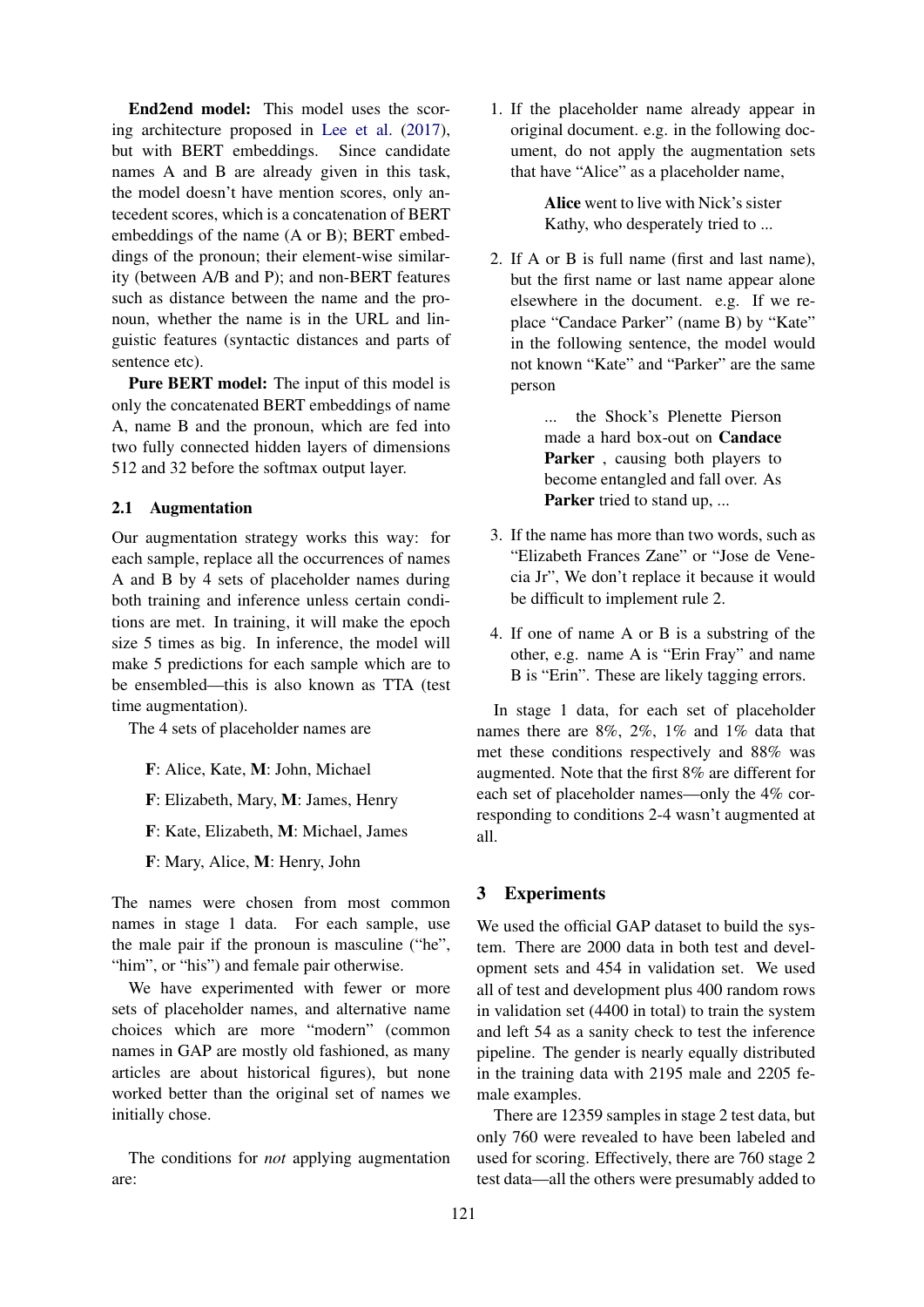prevent cheating. The gender distribution is again almost equal with 383 female and 377 male examples.

The meta information for both End2end and Pure Bert model is shown in Table [1.](#page-3-0) For each model, we trained two versions, one based on BERT Large Uncased, the other based on BERT Large Cased. For the competition, we used layer -4 (fourth to last hidden layer) embeddings for the End2end model and a concatenation of layers -3 and -4 for the Pure BERT model. As will be shown in the results section, we re-trained the models after the competition with layers -5 and -6 and achieved better results.

Pre-processing: As reported in the competition discussion forum, there are some clear label mistakes in GAP dataset. We identified 159 mislabels (74 development, 68 test, 17 validation) to the best of our ability by going through all the examples with a log loss of 1 or larger. We trained the system using corrected labels but report all results evaluated with original labels.

Post-processing: The problem with using clean labels to train and dirty labels to evaluate is that, loss will be huge for very confident predictions if the label is wrong (i.e. when the predicted probability for the wrong-label class is very small). We solved this problem by clipping predicted probabilities smaller than a threshold 0.005, which was tuned with cross validation. The idea is similar to label smoothing [\(Szegedy et al.,](#page-5-8) [2016\)](#page-5-8) and confidence penalty [\(Pereyra et al.,](#page-5-9) [2017\)](#page-5-9)

All the training was done in Google Colab with a single GPU. We used 5-fold cross validation for stage 1 results, and 5-fold average for stage 2 test results. End2end model was trained 5 times using different seeds with each seed taking about 30 minutes; Pure BERT model was trained only once which took about 50 minutes.

Each team is allowed two submissions for this shared task. Above described is our submission A. Submission B is the same except that (1) it was trained on GAP test and validation sets only (2454 training samples instead of 4400), and (2) it didn't use the linguistic features. Submission B has worse results than A in both stage 1 and stage 2 as expected.

#### 4 Results and discussion

# 4.1 Augmentation results

In Table [2,](#page-3-1) we show the contribution of augmentation to the End2end model. In both uncased and cased versions and their ensemble, stage 1 log loss improved by about 0.01 when augmentation is added in training but not inference. And another massive 0.05 and 0.04 improvement for the uncased and cased version respectively is achieved when TTA is used. For the ensemble, augmentation improved the score from 0.3470 to 0.3052.

The reason that this augmentation method worked so well can be explained in number of ways.

1. BERT contextual embeddings of a name contain information of both the context and the name itself. Only the contextual information is relevant for coreference resolution—whether the name is Alice or Betty or Claire does not matter at all. By replacing all names by the same set of placeholders, only the useful contextual information remains for the model to learn.

2. By using the same set of names in both training and inference, the noise from individual names are further reduced, i.e., the model will likely know they are names when it sees the same placeholder names during inference. This is even more so for foreign (non Western) names, as there are some articles in GAP about foreign figures. Without augmentation, it's less likely that BERT model trained on English corpus can recognize, for example, a lowered cased (Romanized) Chinese name as a name.

3. For gender-neutral names (including certain foreign names) and males with a typically feminine name or females with a typically masculine name, the model can much easily resolve the gender after augmentation.

4. When a long name or uncommon name is tokenized into multiple word-piece tokens, we use the average embeddings of all these tokens. Since all the placeholder names are common first names thus tokenized into single token, the syntactic information may be embedded better into a single vector than the average of a few.

5. TTA will generate four additional predictions for each sample. Ensemble of them and the unaugmented one gives an extra boost.

Reason #1 is related to training only, #5 related to inference only, #2-4 to both training and inference. An indirect proof of #2-4 is: in TTA, the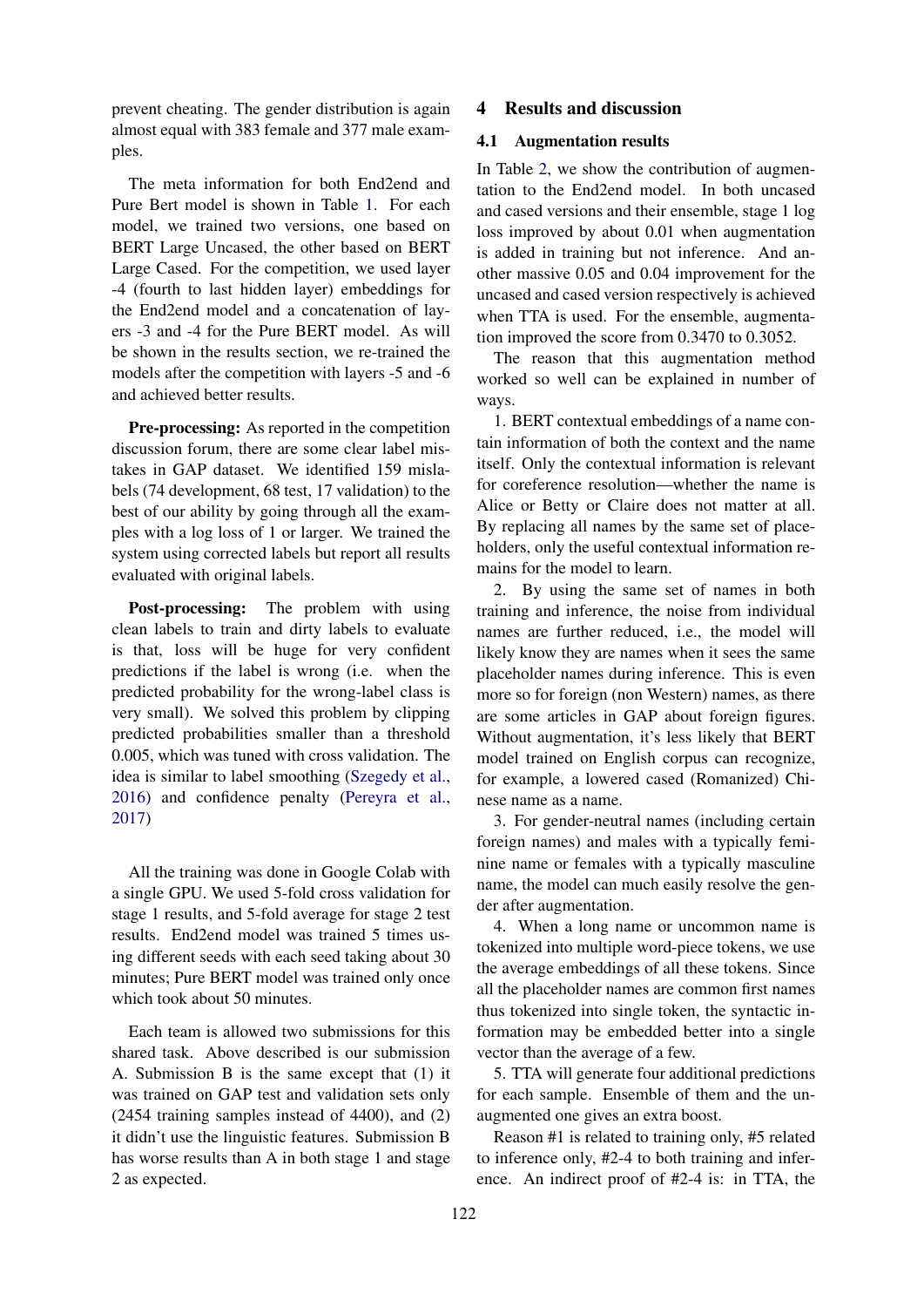<span id="page-3-0"></span>

| <b>Model</b>           | End2end             | <b>Pure BERT</b>                                  |
|------------------------|---------------------|---------------------------------------------------|
| ensemble weights       | 0.9                 | 0.1                                               |
| <b>BERT</b> embeddings | layer -4            | concatenation of layer -3 and -4                  |
| architecture           | Lee et al. $(2017)$ | concatenation of A, B, Pronoun embeddings and FCN |
| non-BERT features      | yes                 | no                                                |
| model size             | 5 MB                | 36 MB                                             |
| seed average           | average of 5 seeds  | only 1 seed                                       |
| training time per seed | 30 min              | $50$ min                                          |

Table 1: Meta information of two models.

<span id="page-3-1"></span>

| model                                       | uncased cased |        | ensemble |
|---------------------------------------------|---------------|--------|----------|
| no augmentation                             | 0.3878        | 0.3771 | 0.3470   |
| augmentation only in training               | 0.3796 0.3671 |        | 0.3355   |
| augmentation in both training and inference | 0.3308        | 0.3308 | 0.3052   |

Table 2: Stage 1 results improvements in End2end model due to augmentation

order of the 4 augmentations' scores varies depending on the model (not reported due to space limit), but they all always outperform the one without augmentation. In other words, given a trained model, the prediction on any of four augmented version is better than prediction on original data.

#### 4.2 Overall results

In Table [3,](#page-5-10) we report the log loss scores of single models and the ensemble. For stage 1, we use the 5-fold cross validation scores, trained with cleaned labels and evaluated using original labels. We also tuned the ensemble weights based on scores with cleaned labels (not shown).

During the competition, we experimented with BERT embedding layers -1 to -4 by trying different combinations of layers and their sum and concatenation and settled on layer -4 for End2end model and concatenation of -3 and -4 for Pure BERT model. After the competition ended, we realized lower layers work better on this task. So we re-trained the models using layer -5 for End2end model and layer -5 and -6 for Pure BERT model.

The results are significantly better across the board, as shown in Table [4.](#page-5-11) In fact, the stage 2 score 0.1799 is good enough for third place on the leaderboard. The ensemble weights were tuned on stage 1 data using clean labels as before.

After the competition, we also calculated the gender breakdown for all single and ensemble models based on the gender of the pronoun, reported also in Table [3](#page-5-10) and [4.](#page-5-11) During the competition, we trained the system and tuned the ensemble weights solely based on overall score. As a result, it exhibits some degree of gender bias in both stages, similar to [Webster et al.](#page-5-1) [\(2018\)](#page-5-1) and the systems cited therein. The final ensemble's bias is 0.93 in stage 1 and 0.96 in stage 2, with bias represented by the ratio of masculine and feminine scores.

Interestingly, the 4 single models demonstrate different level of bias, ranging from 0.91 to 1.03 in stage 1, and from 0.85 to 1.09 in stage 2. The larger variance is due to the much smaller stage 2 test size. Had the evaluation metrics been different than the overall log loss, we could have addressed it by assigning different weights to each single model. For instance, if systems were judged by the worse of feminine and masculine scores (to penalize heavily biased systems), we would have tuned the weights differently, sacrificing some overall score for a more balanced performance. For example, with ensemble weights [0.18, 0.42, 0.12, 0.28] and clipping threshold of 0.006, the overall score and gender bias of our post-competition system would be 0.2855 and 0.97 in stage 1 instead of the original version with better overall (0.2846) and a larger bias (0.93), as shown in the last row of Table [4.](#page-5-11) On stage 2 data, the bias became slightly worse to 0.96 from 0.97. But since the stage 1 dataset is about six times as large as stage 2, the latter version is still the more gender unbiased system considering both sets.

During results checking, we noticed a clear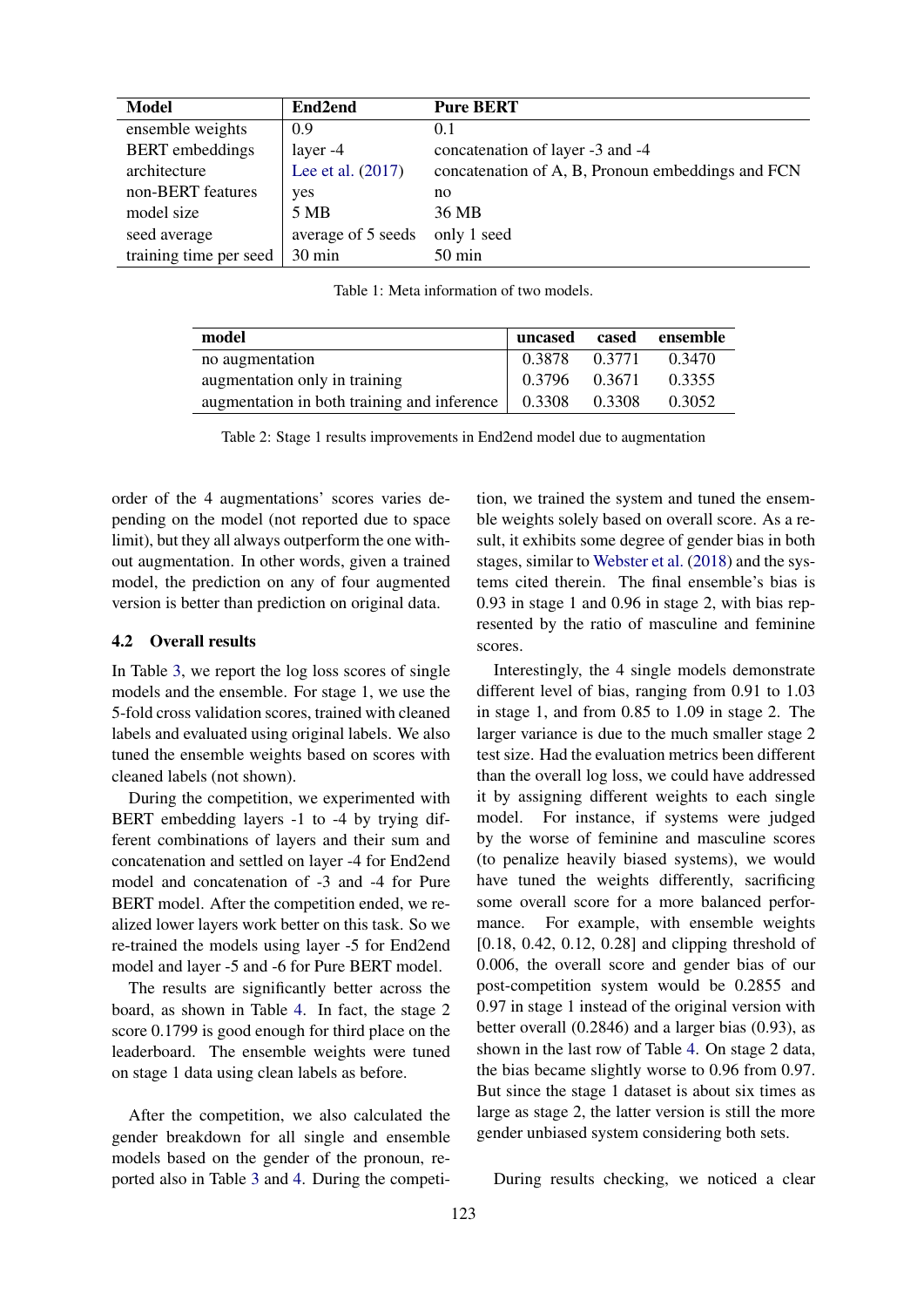discrepancy between the document styles of two stages. There are many more shorter documents in stage 2, as shown in the top plot of Figure [1.](#page-4-6) In many of the shorter documents, the pronoun refers to name A, which is the page entity. The average predicted probabilities of the three classes A, B and Neither are 0.61, 0.35 and 0.05, compared with 0.44, 0.46 and 0.10 in stage 1.

However, as revealed by the stage 2 solution, 94% of the stage 2 data are unlabeled, which was probably generated differently (e.g. most unlabeled data have length smaller than 455). The length distribution of the 760 "real" labeled data used for scoring is very close to stage 1, as shown in the bottom plot of Figure [1.](#page-4-6) So is the predicted probability distribution (0.45, 0.46, 0.09). Then what could explain the 0.1 log loss difference between the two stage 2? We boostrapped 760 samples from stage 1 predictions for 10,000 times, the simulated stage 2 score is smaller than actual stage 2 score for only once (0.01%). So the discrepancy is not solely due to variance from smaller sample size in stage 2.

Our best educated guess is cleaner labels: our stage 1 score evaluated using clean labels is 0.1993, which is much closer to stage 2 score. The organizer likely spent more effort qualitychecking the smaller stage 2 labels. Obviously, different pre-processing criteria during data preparation could also have made stage 2 data inherently easier to resolve.

#### 5 Conclusion

We presented a simple yet effective augmentation strategy that helped us finishing 7th place in the Gendered Pronoun Resolution challenge without fine-tuning. We reasoned how this technique helped the model achieving higher scores by anonymizing idiosyncrasy in individual names while also handling gender and other biases to some degree. We demonstrated how the system could be altered slightly to (1) get a better score good for 3rd place by only changing BERT embedding layers or (2) become more genderunbiased by using different ensemble weights.

Even though our solution only used featurebased approach, we expect this augmentation method to work as well with fine-tune BERT approach, which could potentially further improve the score.

<span id="page-4-6"></span>

Figure 1: Comparisons of document length distributions of two stages. Top: all 12359 documents in stage 2. Bottom: the 760 "real" documents used for scoring in stage 2.

#### References

- <span id="page-4-0"></span>Tolga Bolukbasi, Kai-Wei Chang, James Y Zou, Venkatesh Saligrama, and Adam T Kalai. 2016. Man is to computer programmer as woman is to homemaker? debiasing word embeddings. In *Advances in neural information processing systems*, pages 4349–4357.
- <span id="page-4-1"></span>Silvia Chiappa and Thomas PS Gillam. 2018. Pathspecific counterfactual fairness. *arXiv preprint arXiv:1802.08139*.
- <span id="page-4-3"></span>Jacob Devlin, Ming-Wei Chang, Kenton Lee, and Kristina Toutanova. 2019. Bert: Pre-training of deep bidirectional transformers for language understanding. *NAACL*.
- <span id="page-4-4"></span>Jeremy Howard and Sebastian Ruder. 2018. Universal language model fine-tuning for text classification. *The 56th Annual Meeting of the Association for Computational Linguistics (ACL)*.
- <span id="page-4-5"></span>Kenton Lee, Luheng He, Mike Lewis, and Luke Zettlemoyer. 2017. End-to-end neural coreference resolution. In *Proceedings of the 2017 Conference on Empirical Methods in Natural Language Processing*, pages 188–197.
- <span id="page-4-2"></span>Nishtha Madaan, Sameep Mehta, Shravika Mittal, and Ashima Suvarna. 2018. Judging a book by its description: Analyzing gender stereotypes in the